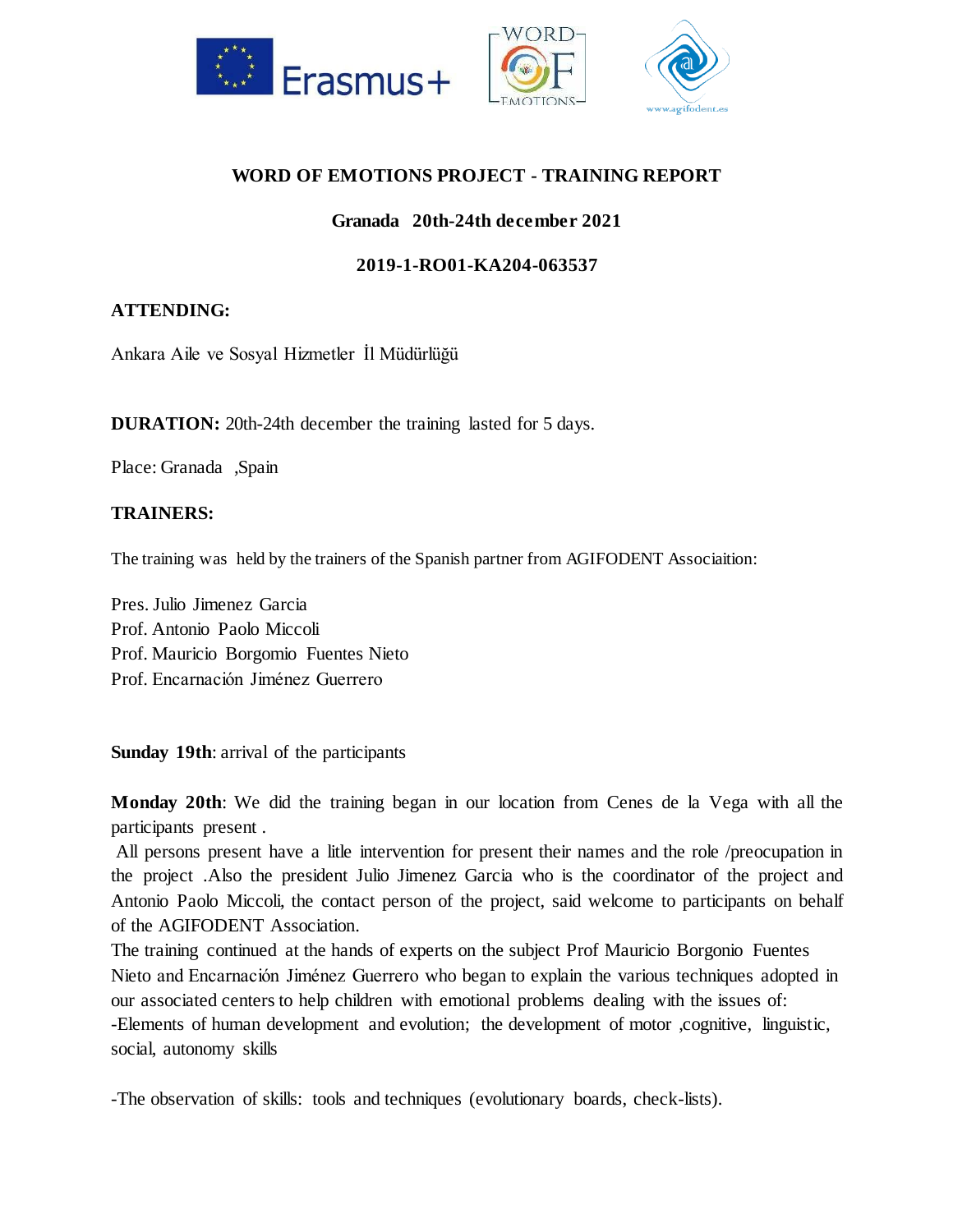





-Disability and learning- Learning processes. Explanatory models. The learning setting After that ,the trainer began to explain the various techniques adopted in our associated centers to help children with emotional problems

Also,prof Mauricio explained to participants the issues of:

-modalitiy of learning for disable person with motor and physic problems

- modalitiy of learning for disable person with cognitive and linguistic problems
- modalitiy of learning for disable person with social and emotional problems
- -The learning setting

During the afternoon we made a visit to the city of Granada with the Alhambra, Cathedral and Royal Chapel.

**Tuesday 21th**: The training started with the help of our experts talking about how to teach basic skills: association, discrimination; exploration of space, the use of the body and the body scheme, spatial orientation and relationships Topological. Practical examples have been made and each participant has given their own explanation about the topic discussed. We talked about how language production and development is promoted. After that , the trainer Antonio Paolo Miccoli explained how to promote the production and development of language concerning :receptive language,productive language,communication systems for children with severe language difficulties.Also ,were discussed first steps towards independence,the strategies to reduce hetero determination,the control to the self-control.

To end with the topic of "self-control" and how it is applied in schools. In the afternoon we visited the kindergarten class of the "Juan XXIII Cartuja" school where the visiting staff and teachers from the local school were able to exchange ideas and results.

**Wednesday 22th**: Prof.Antonio Paolo Miccoli has dealt with the theme of basic autonomy activities, feeding, personal cleaning, sphincter control. We have seen various videos of how to approach the subject with children.

After that ,we divided the participants into two groups and we tackled the topic separately and compiled two lists, one with the problems and the other with the solutions that can be addressed. At the end the two groups compared and discussed the solutions they encountered separately. Also,were discussed :how to teach the skills of autonomy,cocio-affective education:-how to manage the child's anxieties and fears, ,how to teach social skills,the management of maladaptive behaviors. Another topic of the traning was :the hyperactive child; the aggressive child, types of games and disabilities; the management of disability in the family,copy interactions,the role of the brothers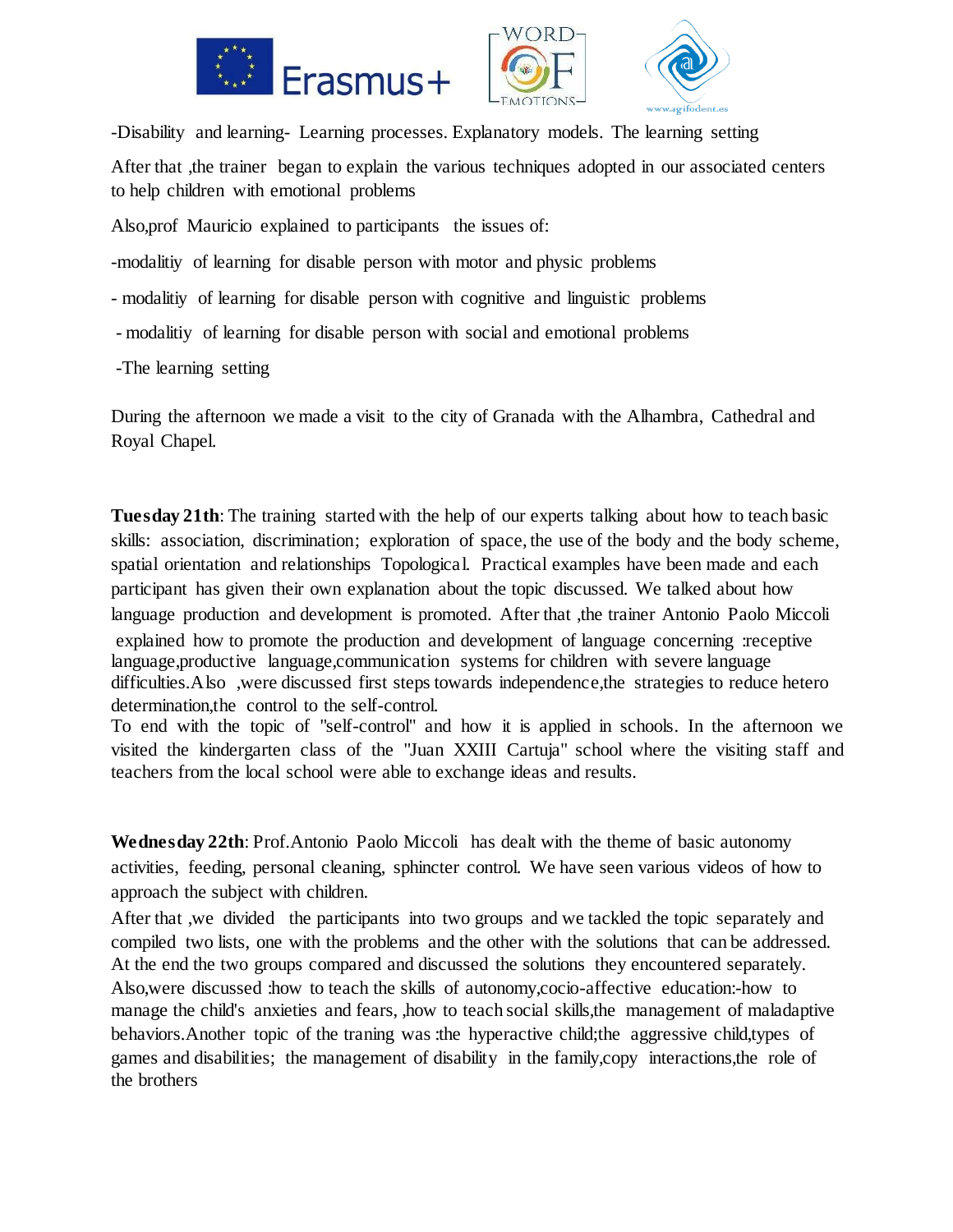





On the afternoon we visited the kindergarden of the San Isidoro school. This way ,we visited the area where the founding father, "Father Manjon" developed his own lessons in the open air, assisting himself from mosaics where various school themes are depicted such as: parts of the human body, regions of Spain, the alphabet, numbers and calculations . Participants were impressed by this simple but at the same time so innovative teaching method.

**Thursday 23th:** The main theme of the fourth day was the game. Prof Mauricio Borgonio started talking about how in the center children face and help each other through play, earning their attention and how they take part in the various games.

Another topic discussed with participants were:

- How to determine the effect of training on emotional intelligence through the psychodrama method on emotional reactions and on the different dimensions of emotional intelligence

-How to teach to play.Role-playing: Resolution of practice cases according to the course content's

-How the adult can offer to children activities to promote personal skills

-Providing an emotional vocabulary

-Determine the effect of emotional intelligence training via psychodrama method on the emotional reactions (stress, anxiety and depression) and different dimensions of emotional intelligence

-Using improvisation to inject creativity and imagination into story and dialogue.

-Story creation and dialogue building techniques to develop speaking-writing -reading skills; -Developing group devised scenes through improvisation ;play creation through internships directions,simple text and scenarios

At the end,it was discussed the importance of group games that they can play safely and the tools that can be used in various games.. During the afternoon we visited the Private Special Education Center Sagrada Familia, one of the largest centers in Granada and where they deal especially with children who have special needs and problems.

**Friday 24th:** On the last day we dealt with the theme of non formal strategies and methods for educate adults who care / educate disable preschool and primary school children with socioemotional problems. The theme was dealt with by Encarnación Jiménez Guerrero, an expert on the subject.

Subsequently, the participants responded to the evaluation questionnaire on the meeting, certificates of participation were given, greetings made and thanks to all.

**Saturday 25th:** Departure of participants.